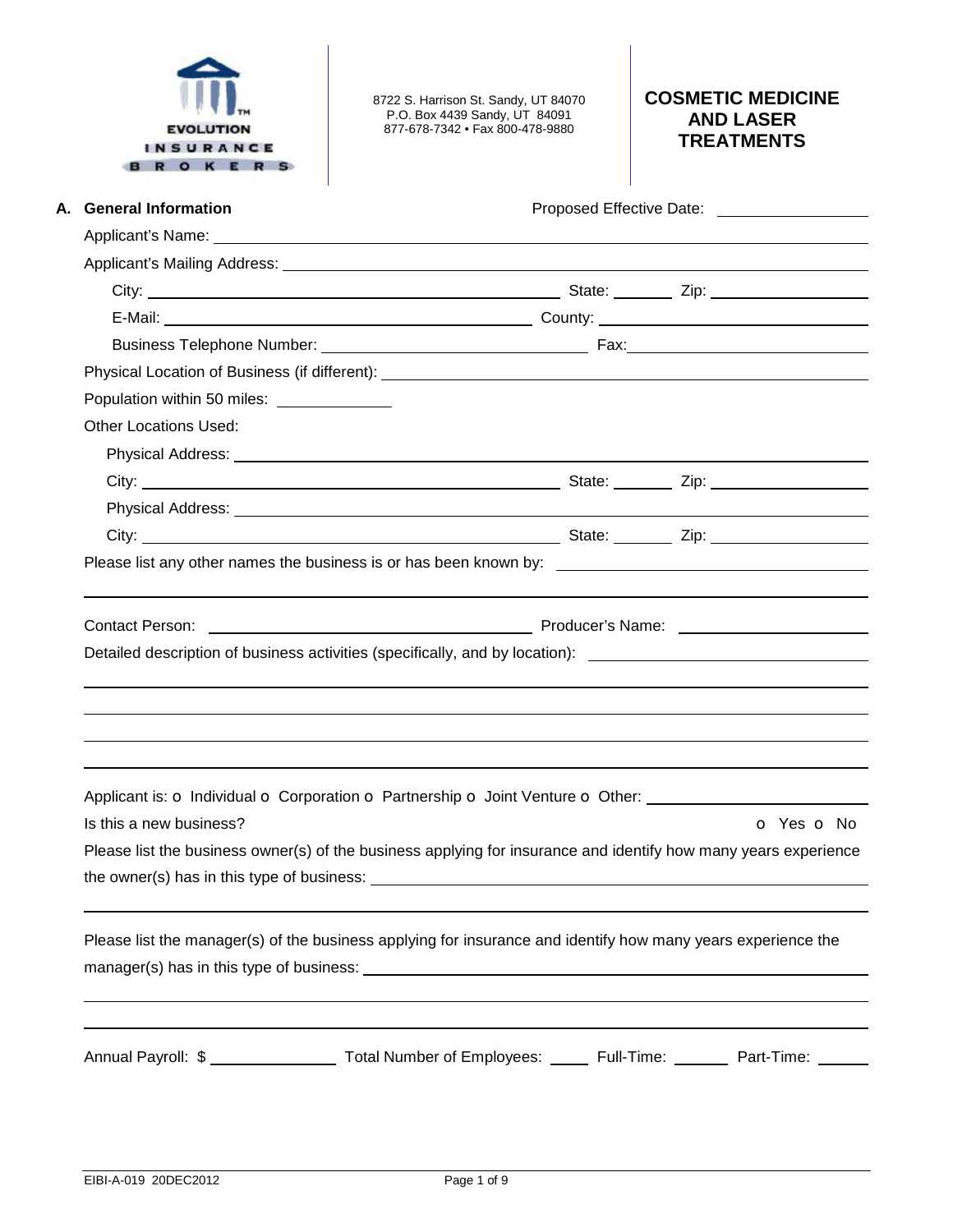Please describe the business's drug policy and what the procedure is when an applicant or employee fails a drug

test:

| services?<br>If yes, please tell us: | Does your company have within its staff of employees, a position whose job description deals with product<br>liability, loss control, safety inspections, engineering, consulting, or other professional consultation advisory<br>O Yes O No |
|--------------------------------------|----------------------------------------------------------------------------------------------------------------------------------------------------------------------------------------------------------------------------------------------|
| Employee Name: __________            |                                                                                                                                                                                                                                              |
|                                      | Business Telephone No.: <b>Example 20</b>                                                                                                                                                                                                    |
|                                      |                                                                                                                                                                                                                                              |
|                                      | Employee's Responsibilities: Next and the state of the state of the state of the state of the state of the state of the state of the state of the state of the state of the state of the state of the state of the state of th               |
| <b>B.</b> Insurance History          |                                                                                                                                                                                                                                              |
|                                      | Who is your ourrant insurance corrier (or your loot if no ourrant provider)?                                                                                                                                                                 |

## Who is your current insurance carrier (or your last if no current provider)?  $\_\_$

Provide name(s) for all insurance companies that have provided Applicant insurance for the last three years:

|                        | Coverage: | Coverage: | Coverage: |
|------------------------|-----------|-----------|-----------|
| Company Name           |           |           |           |
| <b>Expiration Date</b> |           |           |           |
| <b>Annual Premium</b>  | \$        | ۰D        | ۰D        |

Has the Applicant or any predecessor ever had a claim? The Contract of Monocomusic Contract of No. The Contract O

Attach a five year loss/claims history, including details. (REQUIRED)

Have you had any incident, event, occurrence, loss, or Wrongful Act which might give rise to a Claim covered by this Policy, prior to the inception of this Policy? **o Yes o No** Yes **o** No

If yes, please explain:

 

Has the Applicant, or anyone on the Applicant's behalf, attempted to place this risk in standard markets?

o Yes o No

If the standard markets are declining placement, please explain why:

#### **C. Other Insurance**

Please provide the following information for all other business-related insurance the Applicant currently carries.

| Coverage Type          |      |    |
|------------------------|------|----|
| <b>Company Name</b>    |      |    |
| <b>Expiration Date</b> |      |    |
| Annual Premium   \$    | - 11 | ۰D |

#### **D. Desired Insurance**

|         | Per Act/Aggregate  | OR | Per Person/Per Act/Aggregate |
|---------|--------------------|----|------------------------------|
| $\circ$ | \$50,000/\$100,000 |    | \$25,000/\$50,000/\$100,000  |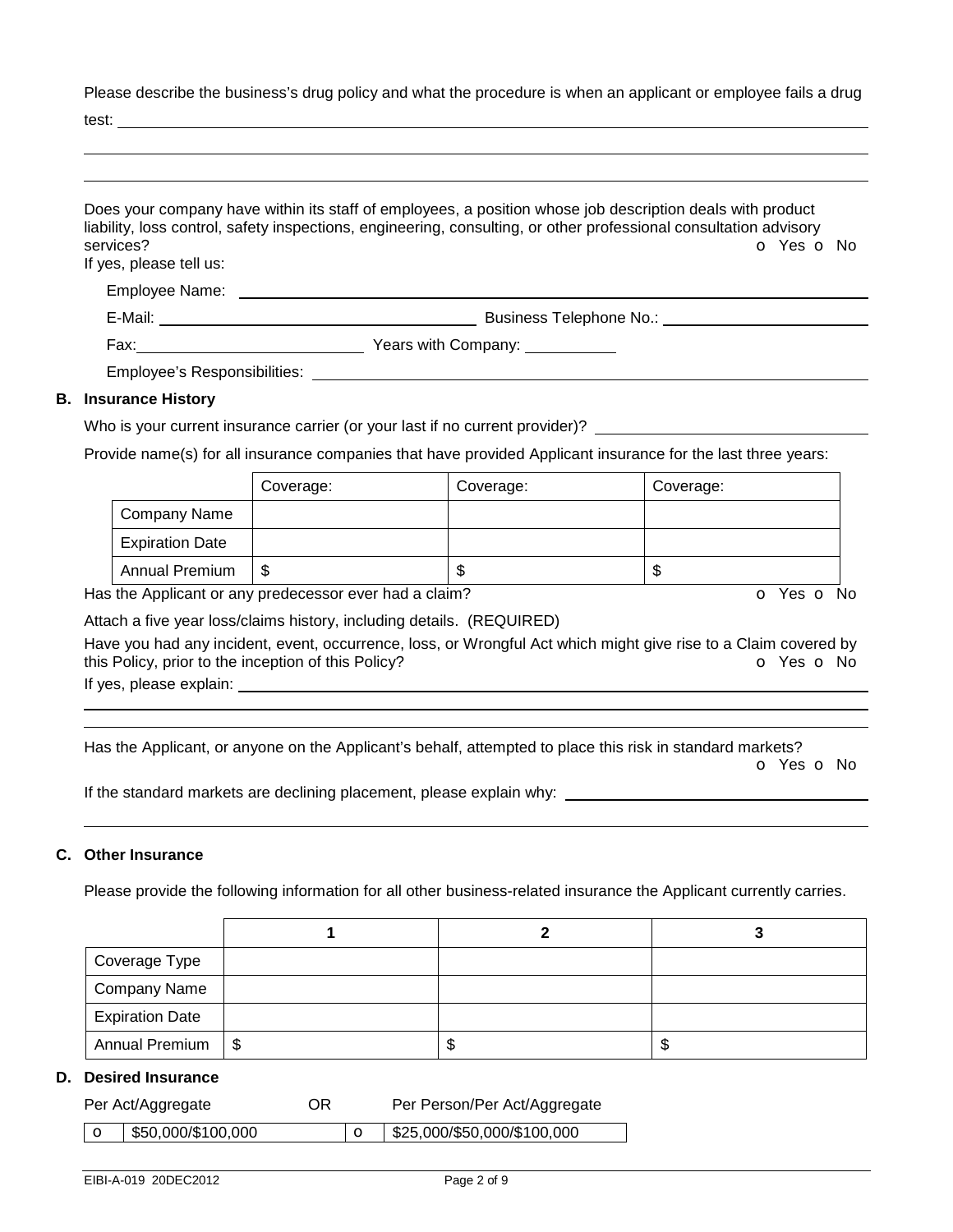| O | \$150,000/\$300,000   |   | \$75,000/\$150,000/\$300,000    |
|---|-----------------------|---|---------------------------------|
| O | \$250,000/\$1,000,000 |   | \$100,000/\$250,000/\$1,000,000 |
| O | \$500,000/\$1,000,000 | Ω | \$250,000/\$500,000/\$1,000,000 |
| О | Other:                | O | Other:                          |

**Self-Insured Retention (SIR):** o \$1,000 (Minimum) o \$1,500 o \$2,500 o \$5,000 o \$10,000

#### **E. Business Activities**

- 1. Please attach copies of:
	- a. Informed Consent forms currently used by your company. Note: This form must be received before a quote can be issued.
	- b. Have all licensed medical doctors complete a Physicians and Surgeons application form, if applicable, and attach it to this application.
	- c. Enclose a current copy of your CV.
	- d. Have any licensed medical person who is an employee of the Applicant complete a copy of the attached Individual Named Employee form.
- 2. Are you a U.S. citizen?  $\Box$  Yes  $\Box$  No

| If no, describe your status and date of entry into USA: |
|---------------------------------------------------------|
|---------------------------------------------------------|

| 3. Education and Experience:                                                                                                                                                                                                   |  |                      |
|--------------------------------------------------------------------------------------------------------------------------------------------------------------------------------------------------------------------------------|--|----------------------|
| a. Institution: 1000 million and the control of the control of the control of the control of the control of the control of the control of the control of the control of the control of the control of the control of the contr |  |                      |
| b. Name and Address <b>State Years of Training Convertery Degree or Certification Attained</b>                                                                                                                                 |  |                      |
|                                                                                                                                                                                                                                |  |                      |
|                                                                                                                                                                                                                                |  |                      |
|                                                                                                                                                                                                                                |  |                      |
| 4. Where have you practiced your profession during the last 10 years?                                                                                                                                                          |  |                      |
|                                                                                                                                                                                                                                |  |                      |
|                                                                                                                                                                                                                                |  |                      |
|                                                                                                                                                                                                                                |  |                      |
| 5. Have you ever failed any professional licensing or specialty organization examination?                                                                                                                                      |  | $\Box$ Yes $\Box$ No |

If YES, please attach a detailed explanation, including the dates and location.

#### **F. APPLICANT PRACTICE**

1. Please indicate your professional specialty (check all that apply). Please also Indicate the approximate annual receipts of your patients or clients among these procedures.

| $\Box$ Full Body Waxing                  | \$ | Laser Non-Ablative Skin Resurfacing      | - \$ |
|------------------------------------------|----|------------------------------------------|------|
| $\Box$ Laser Hair Removal                | \$ | Laser Vascular Lesions Treatment         | \$   |
| Laser Photo<br>Rejuvenation              | S  | Light Source Hair Removal                | \$   |
| Anti-Aging Treatments                    | \$ | Laser Ablative Resurfacing               |      |
| $\Box$ BOTOX Cosmetic<br><b>Services</b> | \$ | Laser Treatment of Vascular Leg<br>Veins | \$   |
| Microdermabrasion                        | \$ | <b>Optical Diagnostic Imaging</b>        |      |
| Chemical Peels                           | \$ | Non-Ablative Photo-rejuvenation          | \$   |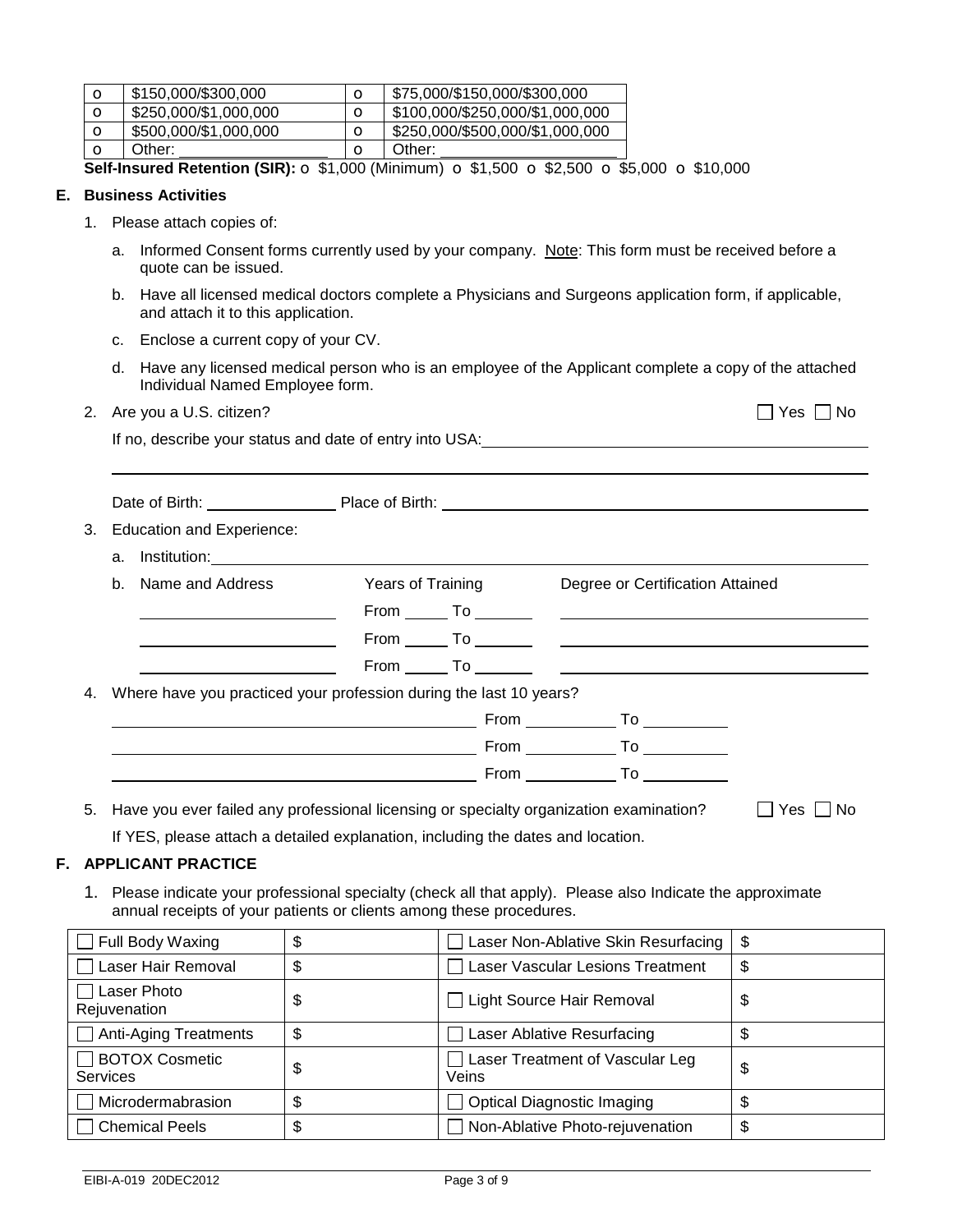| Skin Rejuvenation          | \$<br><b>Optical Diagnostic Services</b>                                                                                                        | \$ |
|----------------------------|-------------------------------------------------------------------------------------------------------------------------------------------------|----|
| Collagen Injections        | \$<br>Non-Ablative Wrinkle Reduction                                                                                                            | \$ |
| Eye Brow Coloring          | \$<br>Remodeling of Acne Scars                                                                                                                  | \$ |
| Sciero Therapy             | \$<br><b>TELANGIECTASITS Treatment</b>                                                                                                          | \$ |
| <b>Permanent Makeup</b>    | \$<br><b>Port Wine Stains Treatment</b>                                                                                                         | \$ |
| <b>Elysee Exfoliations</b> | \$<br><b>Skin Cooling Treatment</b>                                                                                                             | \$ |
| Electrolysis               | \$<br><b>Skin Cancer Treatment</b>                                                                                                              | \$ |
| Massage Therapy            | \$<br><b>Laser Treatment of Cutaneous</b><br><b>Vascular Lesions</b>                                                                            | \$ |
| <b>Herbal Medicine</b>     | \$<br>Removal or Treatment of Warts,<br>Moles, Cysts, Keratosis Skin Tags, and<br>other benign growths                                          | \$ |
| Weight/Stress Mgmt.        | \$<br>Non-Ablative Remodeling of Photo-<br>damaged Skin                                                                                         | \$ |
| <b>Collagen Remodeling</b> | \$<br>Low-Level Therapy for Migraines,<br>Arterial Disease, Diabetes Mellitus,<br>Coronary Artery Disease, or Prolapsed<br>Interverbebral Disc. | \$ |
| <b>Tissue Welding</b>      | \$<br>Laser Tattoo Removal                                                                                                                      | \$ |
| <b>ACID Peels</b>          | \$<br>Other:                                                                                                                                    | \$ |

2. Please provide the number of patient or client visits:

| <b>TYPE OF VISIT</b>   | <b>NUMBER OF VISITS</b><br><b>LAST 12 MONTHS</b> | <b>NUMBER OF VISITS</b><br><b>NEXT 12 MONTHS</b> |
|------------------------|--------------------------------------------------|--------------------------------------------------|
| Clinic                 |                                                  |                                                  |
| Laboratory             |                                                  |                                                  |
| Other (Specify)        |                                                  |                                                  |
| TOTAL NUMBER OF VISITS |                                                  |                                                  |

3. Please specify any professional societies or associations in which you are a member: \_\_\_\_\_\_\_\_\_\_

|  | 4. Are you associated with, or do you work for a physician, surgeon, dentist, or dermatologist? $\Box$ Yes $\Box$ No |  |
|--|----------------------------------------------------------------------------------------------------------------------|--|
|  |                                                                                                                      |  |

a. If Yes, please give the name and the specialty of the licensed person:

| 5. Are all individuals in accordance with applicable state and federal regulations?<br>If NO, please attach an explanation. | $\Box$ Yes $\Box$ No |
|-----------------------------------------------------------------------------------------------------------------------------|----------------------|
| 6. Do you perform or assist in any surgical procedures?                                                                     | $\Box$ Yes $\Box$ No |

a. If yes, list all surgical procedures performed (including minor surgery): \_\_\_\_\_\_\_\_\_\_\_\_\_\_\_\_\_\_\_\_\_\_\_\_\_\_\_\_\_\_\_\_\_

 

 $\overline{a}$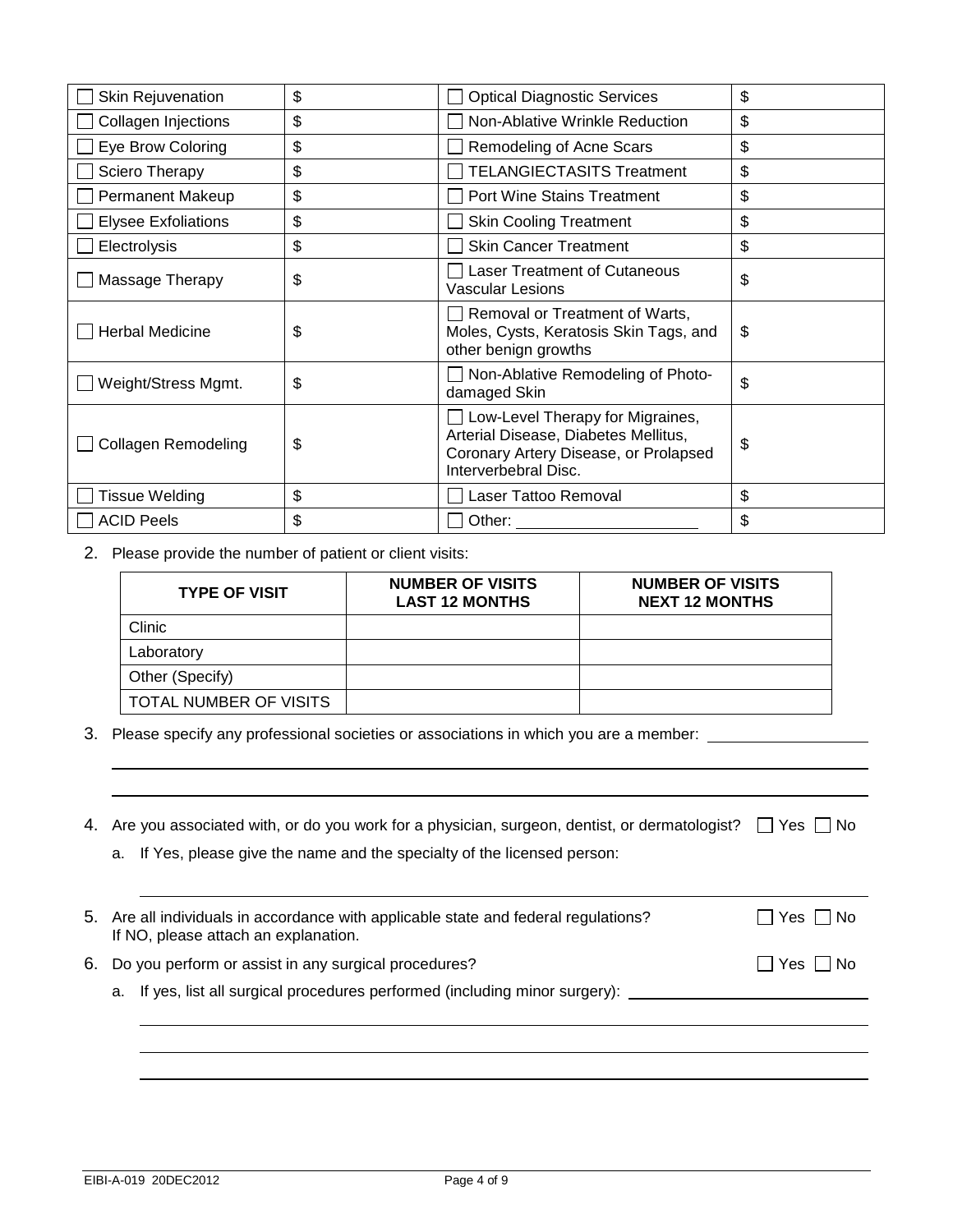| b. Is anesthesia, other than topical anesthesia or by means of local infiltration, administered by either |                      |
|-----------------------------------------------------------------------------------------------------------|----------------------|
| vourself or someone else?                                                                                 | $\Box$ Yes $\Box$ No |
| If YES, please attach a detailed explanation.                                                             |                      |

c. Do you perform/assist in any surgical procedure(s) in a professional office or similar non-hospital facility?

 $\Box$  Yes  $\Box$  No

If YES, please attach a detailed explanation.

7. Do you perform radiation therapy?  $\Box$  Yes  $\Box$  No

8. Are you ever responsible for identifying contagious diseases in your locality and/or for recommending remedial action? remedial action? If YES, please attach a detailed explanation.

**G. PERSONNEL** 

 $\overline{a}$  

1. Please list the number of independent contractors who provide professional services on your behalf. If NONE, state NONE.

| <b>CONTRACTOR</b><br><b>PROFESSION</b> | NO. | <b>CONTRACTOR</b><br><b>PROFESSION</b> | NO. | <b>CONTRACTOR</b><br><b>PROFESSION</b> | NO. |
|----------------------------------------|-----|----------------------------------------|-----|----------------------------------------|-----|
| <b>Inhalation Therapists</b>           |     | <b>Laboratory Technicians</b>          |     | <b>Nurse Anesthetists</b>              |     |
| Nurses, Licensed Practical             |     | <b>Nurse Practitioner</b>              |     | Nurse, Registered                      |     |
| Opticians                              |     | Optometrists                           |     | Perfusionists                          |     |
| <b>Pharmacists</b>                     |     | Physiotherapists                       |     | Social Workers                         |     |
| <b>Speech Therapists</b>               |     | Other (specify)                        |     | Other (specify)                        |     |

2. Do you supervise any individuals who are not your own employees?  $\Box$  Yes  $\Box$  Yes  $\Box$  No

If YES, please provide a detailed explanation of responsibilities and relationships to the entity which employs these individuals.

#### **H. APPLICANT HISTORY/CLAIMS**

1. Attach a detailed explanation for any "Yes" answers. Have you or any of your employees:

|    |    | a. Ever been the subject of disciplinary or investigative proceedings or reprimand by a governmental or<br>administrative agency, hospital, or professional association?                             | ̄ Yes □ No           |
|----|----|------------------------------------------------------------------------------------------------------------------------------------------------------------------------------------------------------|----------------------|
|    | b. | Ever been convicted of a violation of any law or ordinance, other than traffic offenses?                                                                                                             | Yes  No              |
|    | C. | Ever been treated for alcoholism or drug addition?                                                                                                                                                   | $\Box$ Yes $\Box$ No |
|    | d. | Ever had any license to prescribe or dispense narcotics refused, suspended, or revoked, or had a<br>renewal refused or accepted only on special terms, or ever voluntarily surrendered such license? | Yes     No           |
|    | е. | Ever had any insurance company cancel, decline, refuse to renew or accept only on special terms their<br>malpractice insurance?                                                                      | 7 Yes ∏ No           |
|    |    | Had any claim or suit been brought against you/them?                                                                                                                                                 | Yes $\Box$ No        |
| 2. |    | Does each employed or contracted physician, surgeon, or dentist maintain separate Medical Malpractice<br>N/A<br>Insurance?                                                                           | Yes  <br>No.         |

3. List any board certifications you hold: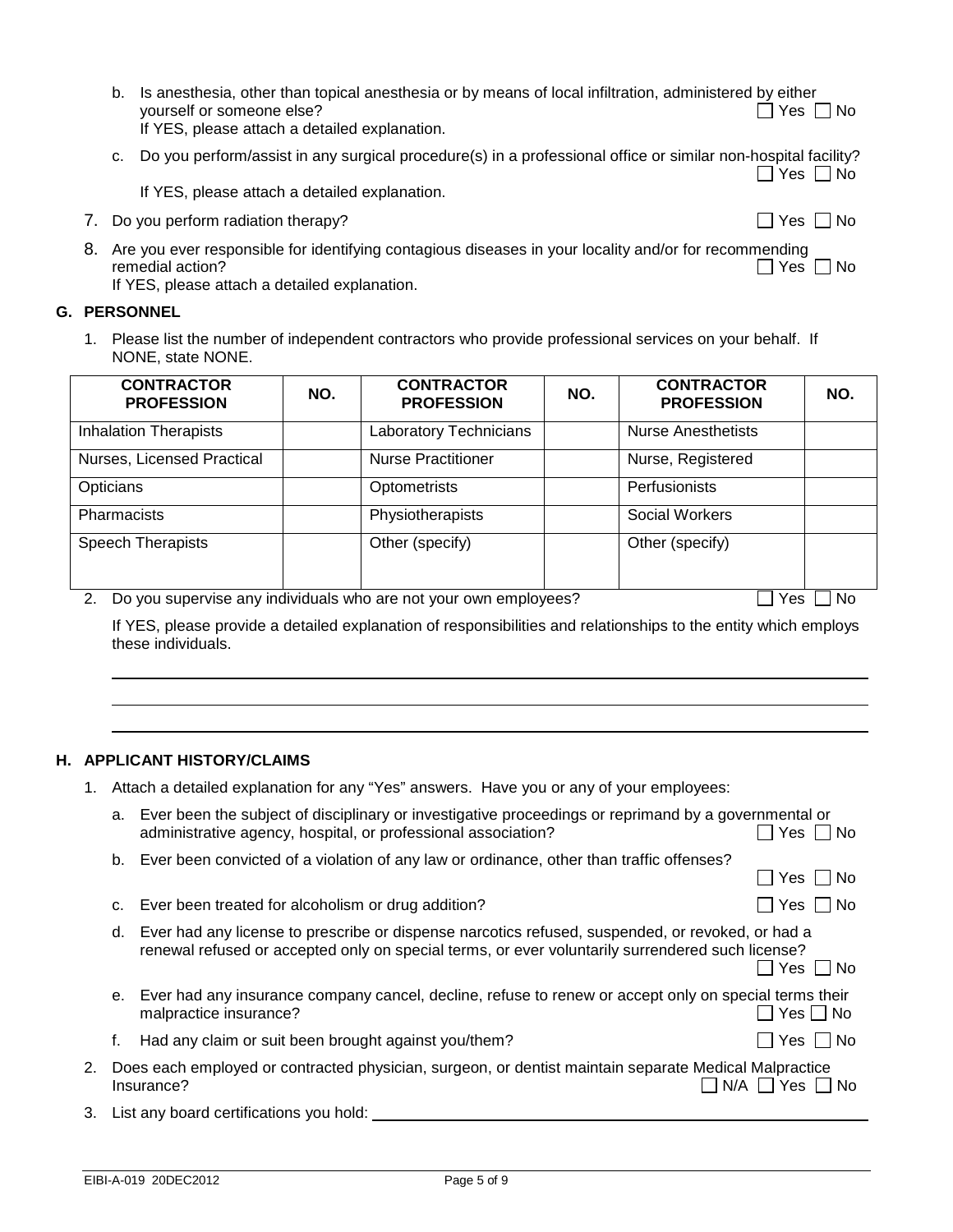|               | 4.          |                          | Do you provide "in home" treatment or services of any kind?                                                                                                                                                                                                                                                                                                                   | $\Box$ Yes $\Box$ No |
|---------------|-------------|--------------------------|-------------------------------------------------------------------------------------------------------------------------------------------------------------------------------------------------------------------------------------------------------------------------------------------------------------------------------------------------------------------------------|----------------------|
|               | 5.          |                          | Is there anyone employed or contracted that is a member of the Nurses Service Organization (NSO)?                                                                                                                                                                                                                                                                             | Yes ∐ No             |
|               |             |                          |                                                                                                                                                                                                                                                                                                                                                                               |                      |
|               |             | b.                       | Does that person have Professional Liability insurance with NSO?                                                                                                                                                                                                                                                                                                              | $\Box$ Yes $\Box$ No |
|               | 6.          |                          | Is all labeling of drugs and use of devices with approval of the FDA?                                                                                                                                                                                                                                                                                                         | $\Box$ Yes $\Box$ No |
|               |             |                          |                                                                                                                                                                                                                                                                                                                                                                               |                      |
|               | 7.          |                          | Does your firm formally and fully disclose whether or not any device or treatment is considered                                                                                                                                                                                                                                                                               |                      |
|               |             |                          | investigational, and also fully and formally disclose any off-label use of devices, drugs or other materials?                                                                                                                                                                                                                                                                 | $\Box$ Yes $\Box$ No |
|               |             |                          | If NO, please explain: <u>example and the set of the set of the set of the set of the set of the set of the set of the set of the set of the set of the set of the set of the set of the set of the set of the set of the set of</u>                                                                                                                                          |                      |
|               |             |                          |                                                                                                                                                                                                                                                                                                                                                                               |                      |
|               | 8.          |                          | Do you take before and after pictures, and pictures at various stages of treatment or care of every patient?                                                                                                                                                                                                                                                                  |                      |
|               |             |                          |                                                                                                                                                                                                                                                                                                                                                                               | $\Box$ Yes $\Box$ No |
|               |             |                          |                                                                                                                                                                                                                                                                                                                                                                               |                      |
|               | 9.          |                          | Do you keep records and/or journals that will document your:                                                                                                                                                                                                                                                                                                                  |                      |
|               |             | a.                       | <b>Education received?</b>                                                                                                                                                                                                                                                                                                                                                    | Yes $\Box$ No        |
|               |             |                          | b. Certificates issued?                                                                                                                                                                                                                                                                                                                                                       | Yes $\Box$ No        |
|               |             | C.                       | Dates and number of hours of education or training?                                                                                                                                                                                                                                                                                                                           | Yes $\Box$ No        |
| I.            |             | <b>Medical Equipment</b> |                                                                                                                                                                                                                                                                                                                                                                               |                      |
|               | 1.          |                          | Does Applicant sell, rent, or lease any medical equipment to others, or do maintenance on same?                                                                                                                                                                                                                                                                               |                      |
|               |             |                          | If yes, list total annual gross receipts: \$___________________; and indicate the receipts per each category                                                                                                                                                                                                                                                                  | ∩ No<br>Yes          |
|               |             | below:                   |                                                                                                                                                                                                                                                                                                                                                                               |                      |
|               |             | Category I               | EXPENDABLE ITEMS - Intended for one-time usage and disposed (i.e., adhesive tape,<br>bandages, or hypodermic needles, etc.).                                                                                                                                                                                                                                                  |                      |
|               |             |                          | Annual Sales: \$<br><u> 1980 - Jan Barnett, mars eta bat erroman erroman (h. 1980).</u>                                                                                                                                                                                                                                                                                       |                      |
|               | Category II |                          | NON-EXPENDABLE ITEMS - Excluding diagnostic or treatment equipment or devices. This<br>category includes, but is not limited to hospital beds, patient lifts, traction apparatus, or<br>ambulatory aids such as walkers, wheelchairs, etc.                                                                                                                                    |                      |
| $\sim$ $\sim$ |             |                          |                                                                                                                                                                                                                                                                                                                                                                               |                      |
|               |             | Category III             | DIAGNOSTIC OR TREATMENT DEVICES - This category includes oxygen and other medical<br>gases used in conjunction with respiratory therapy (excluding ventilators), treatment devices or<br>equipment NOT used to sustain life or perform critical life monitoring functions. Also included are<br>blood pressure gauges, I.V. pumps, portable EKG machines, or sending devices. |                      |
|               |             |                          |                                                                                                                                                                                                                                                                                                                                                                               |                      |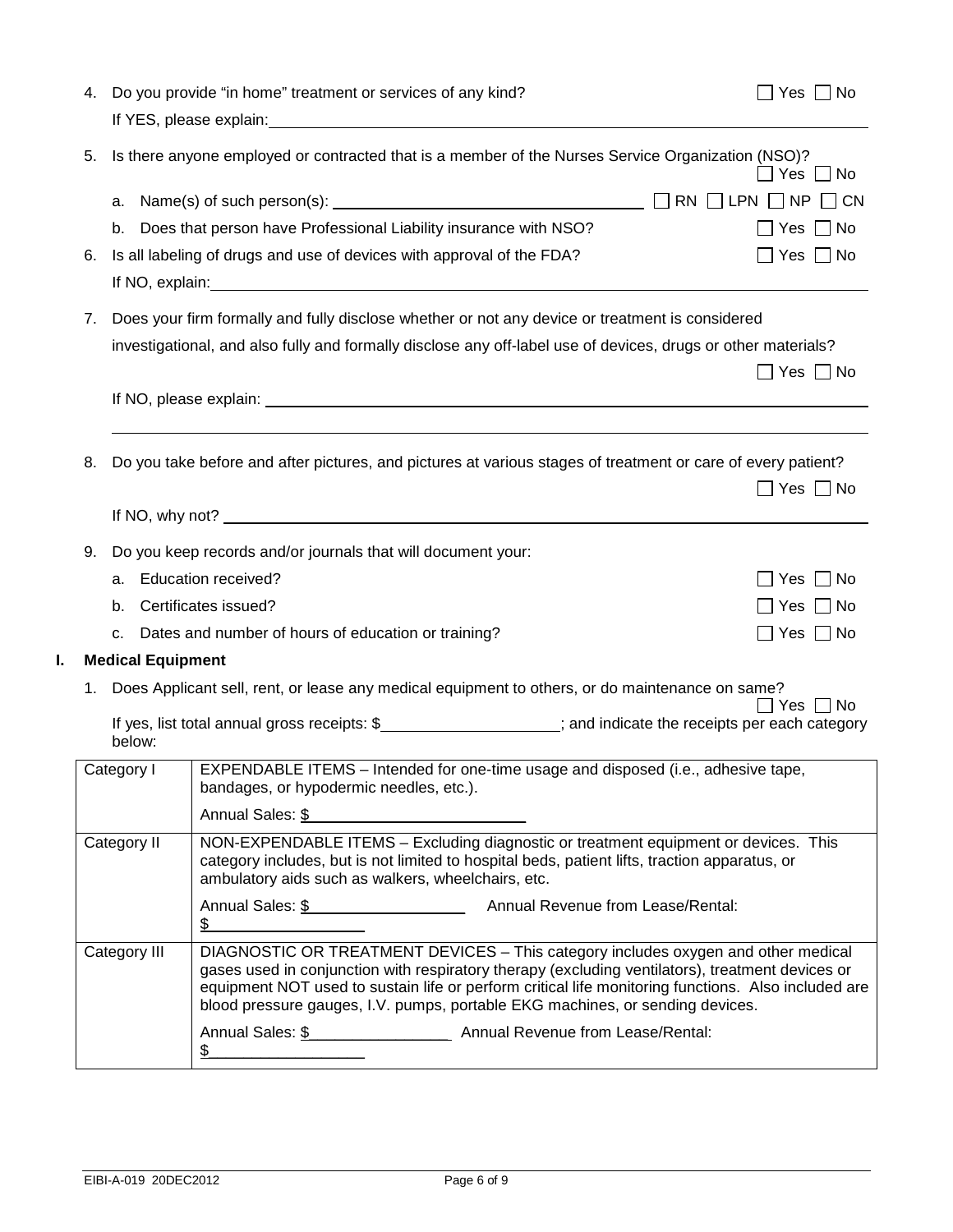| Category IV<br>function of which could result in death or serious deterioration in health condition. |                  | LIFE SUSTAINING OR CRITICAL LIFE MONITORING EQUIPMENT OR DEVICES - This<br>category includes dialysis or heart/lung machines, apnea monitors, SIDS monitors or any other<br>life dependent monitors or any other equipment or devices that malfunction/failure or improper |  |
|------------------------------------------------------------------------------------------------------|------------------|----------------------------------------------------------------------------------------------------------------------------------------------------------------------------------------------------------------------------------------------------------------------------|--|
|                                                                                                      | Annual Sales: \$ | Annual Revenue from Lease/Rental:                                                                                                                                                                                                                                          |  |

# **APPLICATION FOR PROFESSIONAL LIABILITY INSURANCE PHYSICIANS AND SURGEONS CLAIMS-MADE COVERAGE**

### **ADDITIONAL INFORMATION FORM**

Please use the space provided below to provide additional information as required by individual questions in this application. Use additional sheets if necessary.

| <b>QUESTION#</b> | <b>COMMENTS</b> |
|------------------|-----------------|
|                  |                 |
|                  |                 |
|                  |                 |
|                  |                 |
|                  |                 |
|                  |                 |
|                  |                 |
|                  |                 |
|                  |                 |
|                  |                 |
|                  |                 |
|                  |                 |
|                  |                 |
|                  |                 |
|                  |                 |
|                  |                 |
|                  |                 |
|                  |                 |
|                  |                 |
|                  |                 |
|                  |                 |

#### **REPRESENTATIONS AND WARRANTIES**

The "Applicant" is the party to be named as the "Insured" in any insuring contract if issued. By signing this Application, the Applicant for insurance hereby represents and warrants that the information provided in the Application, together with all supplemental information and documents provided in conjunction with the Application, is true, correct, inclusive of all relevant and material information necessary for the Insurer to accurately and completely assess the Application, and is not misleading in any way. The Applicant further represents that the Applicant understands and agrees as follows: (i) the Insurer can and will rely upon the Application and supplemental information provided by the Applicant, and any other relevant information, to assess the Applicant's request for insurance coverage and to quote and potentially bind, price, and provide coverage; (ii) the Application and all supplemental information and documents provided in conjunction with the Application are warranties that will become a part of any coverage contract that may be issued; (iii) the submission of an Application or the payment of any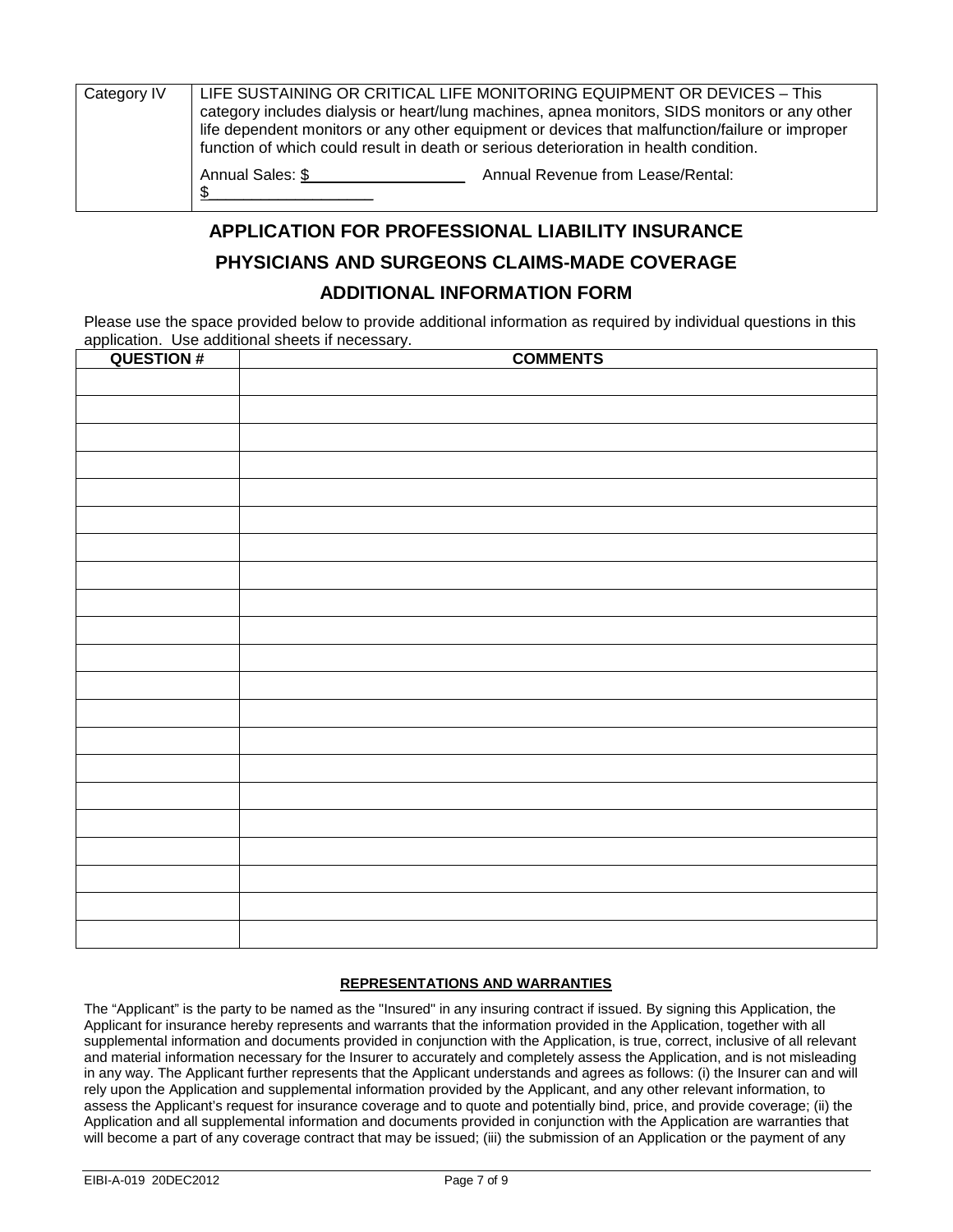premium does not obligate the Insurer to quote, bind, or provide insurance coverage; and (iv) in the event the Applicant has or does provide any false, misleading, or incomplete information in conjunction with the Application, any coverage provided will be deemed void from initial issuance.

The Applicant hereby authorizes the Insurer and its agents to gather any additional information the Insurer deems necessary to process the Application for quoting, binding, pricing, and providing insurance coverage including, but not limited to, gathering information from federal, state, and industry regulatory authorities, insurers, creditors, customers, financial institutions, and credit rating agencies. The Insurer has no obligation to gather any information nor verify any information received from the Applicant or any other person or entity. The Applicant expressly authorizes the release of information regarding the Applicant's losses, financial information, or any regulatory compliance issues to this Insurer in conjunction with consideration of the Application.

The Applicant further represents that the Applicant understands and agrees the Insurer may: (i) present a quote with a Sublimit of liability for certain exposures, (ii) quote certain coverages with certain activities, events, services, or waivers excluded from the quote, and (iii) offer several optional quotes for consideration by the Applicant for insurance coverage. In the event coverage is offered, such coverage will not become effective until the Insurer's accounting office receives the required premium payment.

The Applicant agrees that the Insurer and any party from whom the Insurer may request information in conjunction with the Application may treat the Applicant's facsimile signature on the Application as an original signature for all purposes.

The Applicant acknowledges that under any insuring contract issued, the following provisions will apply:

1. A single Accident, or the accumulation of more than one Accident during the Policy Period, may cause the per Accident Limit and/or the annual aggregate maximum Limit of Liability to be exhausted, at which time the Insured will have no further benefits under the Policy.

2. The Insured may request the Insurer to reinstate the original Limit of Liability for the remainder of the Policy period for an additional coverage charge, as may be calculated and offered by the Insurer. The Insurer is under no obligation to accept the Insured's request.

3. The Applicant understands and agrees that the Insurer has no obligation to notify the Insured of the possibility that the maximum Limit of Liability may be exhausted by any Accident or combination of Accidents that may occur during the Policy Period. The Insured must determine if additional coverage should be purchased. The Insurer is expressly not obligated to make a determination about additional coverage, nor advise the Insured concerning additional coverage.

4. The Insurer is herein released and relieved from any and all responsibility to notify the Insured of the possible reduction in any applicable Limit of Liability. The Insured herein assumes the sole and individual responsibility to evaluate, consider, and initiate a request for additional coverage or reinstatement of the annual aggregate Limit of Liability which may be exhausted by any single Accident or combination of Accidents during the Policy Period.

Dated: **Dated: Dated: Dated: Dated:** 

Applicant: Agent/Broker:

Signature Signature Signature

Print Name **Print Name**